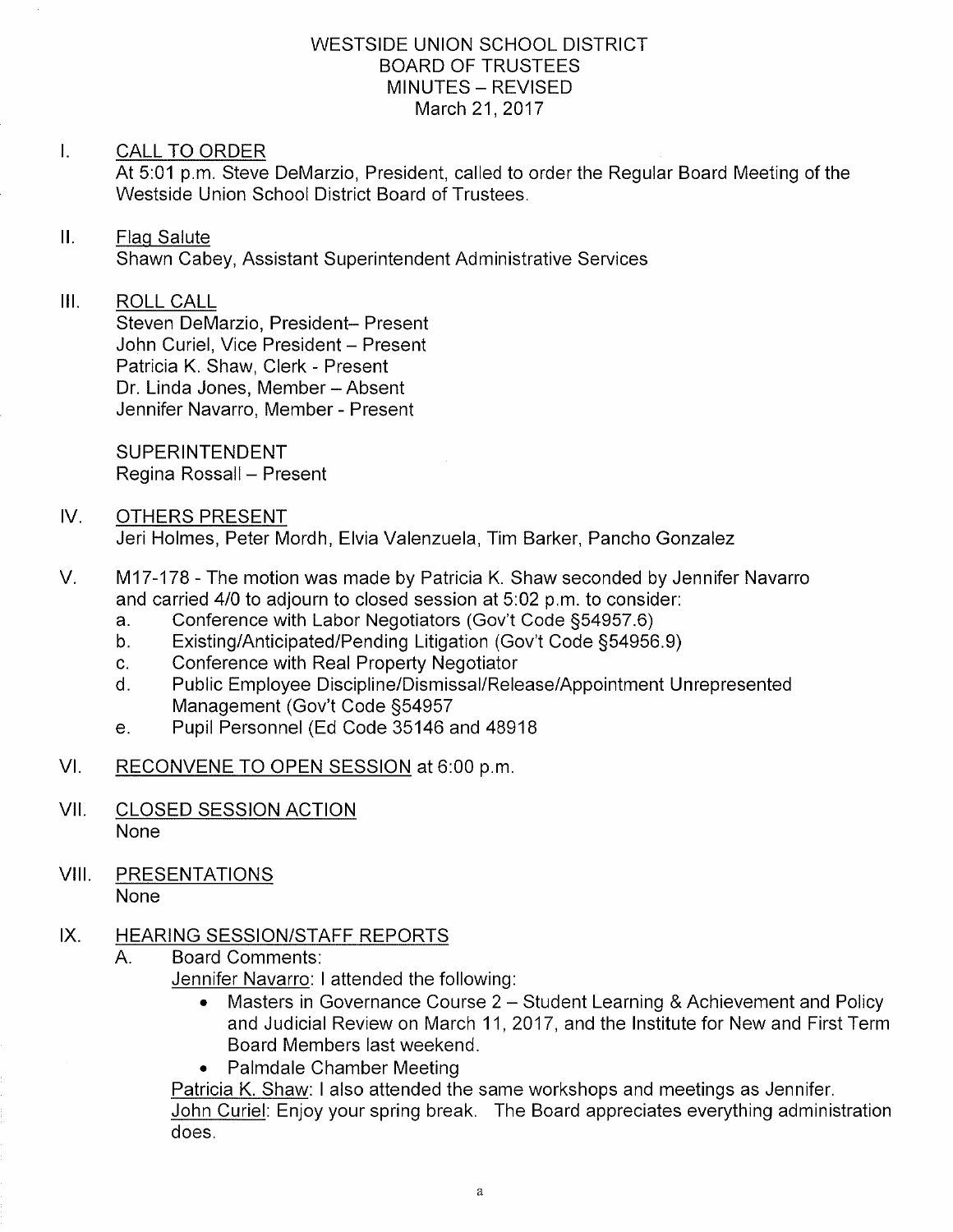Steve DeMarzio: Thank you for coming out this evening. I received the Call for Workshop and Table Talk Proposals for this year's CSBA Annual Conference in December. According to Mrs. Rossall, we may apply for Golden Bell Awards that will be awarded at the same conference,

<sup>I</sup>received the information the CSBA Annual Conference B. Staff Reports:

- - 1. Assistant Superintendent Administrative Services Shawn Cabey a. Nothing at this time.
	- 2. Assistant Superintendent Educational Services Marguerite Johnson a. Nothing at this time.
	- 3. Deputy Superintendent Robert Hughes
		-
	- 4. Superintendent Regina Rossall

Mrs. Rossall reviewed the following items with the Trustees:

- a. Hillview had it's Golden Ribbon visit this last week, it went very well. The reviewers were very impressed with Hillview's 6<sup>th</sup> grade program.
- b. Hillview will begin the WASC visit after break.
- c. Management staff have been in training and reflective work the last two days on
- d. May 4, 2017, WAVE will host the  $70<sup>th</sup>$  Anniversary Dinner. This will be a fundraisìng event. We will be askìng the community for nominations for community members who attended Westside schools who have made the community a better place.
- e. The district office will be closed during break, as we are putting in additional offices in Educational Services building.

- X. PERSONAL APPEARANCES<br>A. Westside Union Teachers Association Representative Bob Dunham, President<br>B. California School Employee Association Representative Jeri Holmes, President
	- <sup>I</sup>would like to thank Marguerite for making the Aide conference available last week.
	-
	- There were six aides who attended.<br>C. Parent Teachers Association Representative<br>D. WAVE Representative Patricia Shaw and Robert Hughes
		- Next meeting is April 12, 2017, 6:30 p.m. in room 4 at the District Office.
- ITEMS FROM THE FLOOR Continued Educator Appreciation Day, April 2, 2017 - Peter Mordh XI
- xil PUBLIC HEARING **None**
- XIII.
	-
	- BUSINESS SESSION<br>A. Organizational/Governance<br>1. M17-179 Item 1. Approval of the revised agenda of the Regular Board Meeting of March 21, 2017, as submitted. The motion was made by Patricia K. Shaw seconded by
	- John Curiel and carried 4/0.<br>2. M17-180 Items 2a 2g. The motion was made by John Curiel seconded by Patricia K. Shaw and carried 4/0 to approve the consent agenda.<br>2a Minutes of the Regular Meeting on March 7, 2017
		-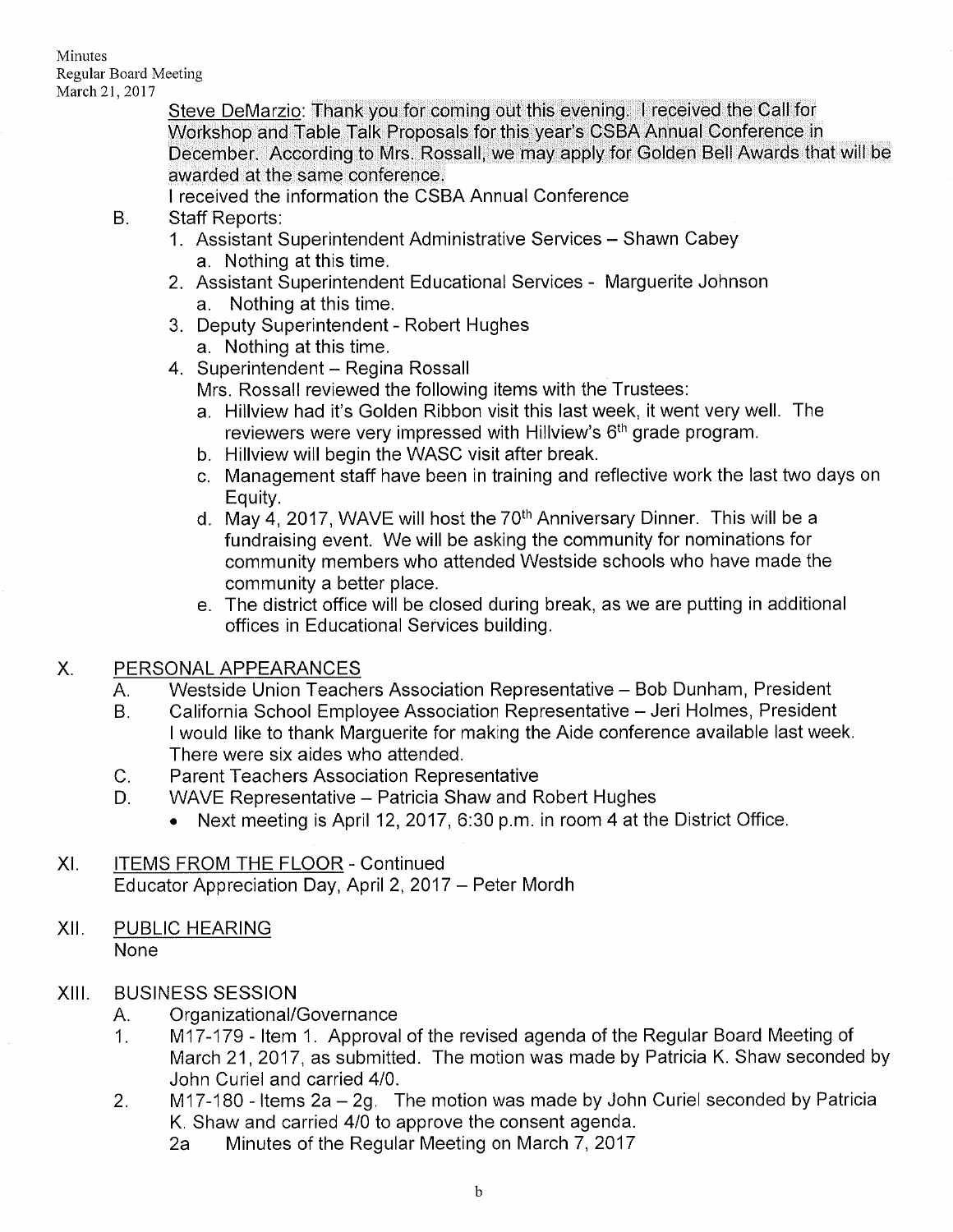Minutes Regular Board Meeting March 21,2017

- 2b Fundraising Authorization
- 2c Personnel Report
- 2d Purchase Orders - Revised
- 2e Consultant/Contract Agreemeni Schedule
- 2f Conference/Workshop Schedule
- 2g Obsolete ltem Disposal List
- M17-181 ltem 3. The motion was made by Patricia K. Shaw seconded by Jennifer 3. Navarro and carried 4/0 to approve the first reading of Board Bylaws:
	- . BB 9320, Meetings and Notices
	- . BB 9321, Closed Session Purposes and Agendas
	- BB 9321.1, Closed Session Actions and Reports
	- . BB 9322, Agenda/Meeting Materials
- M17-182- Item 4. The motion was made by Patricia K. Shaw seconded by Jennifer Navarro and carried 4/0 to approve Declaring Cottonwood elementary as a School of Choice. 4.
- 5. Item 5. Discussion ltem
	- . Board Governance:
		- $\circ$  Protocols Review
			- **Electronic Communication Preference by Trustee as to whether they would** like to use the district email or personal email address. Westside email to be the primary email with personal email second.
		- o BB/E 9223, Filling Vacancies
			- . 9230 Candidates are strongly encouraged to attend orientation meetings as offered by the district.
			- 9230 Candidates to attend Board Meeting

- XIV. EDUCATIONAL SERVICES 6. M17-183- ltem 6. The motion was made by Jennifer Navarro seconded by Patricia K. Shaw and carried 4/0 to approve the first reading of the revised Board Policy and Administrative Regulation.
	- AR 5111, Admission
	- $\cdot$  BP 6170.1,
	- BP 6170.1, Transitional Kindergarten<br>7. M17-184 Item 7. The motion was made by Patricia K. Shaw seconded by Jennifer Navarro and carried 4/0 to approve Memorandum 17-14, between Westside Union School District and the Children's Bureau.

- XV. PERSONNEL<br>8. M17-185 Item 8. The motion was made by Patricia K. Shaw seconded by Jennifer Navarro and carried 4/0 to approve to Sunshine California School Employees Association (CSEA) Reopeners to Westside Union School District and set April 4, 2017, as the date for a public hearing to receive community input.<br>9. M17-186 - Item 9. The motion was made by Patricia K. Shaw seconded by Jennifer
	- Navarro and carried 4/0 to approve to Sunshine Westside Union School District Reopeners to California School Employees Association (CSEA) and set April 4, 2017, as the date for a public hearing to receive community input.

## XVI. NEW BUSINESS None